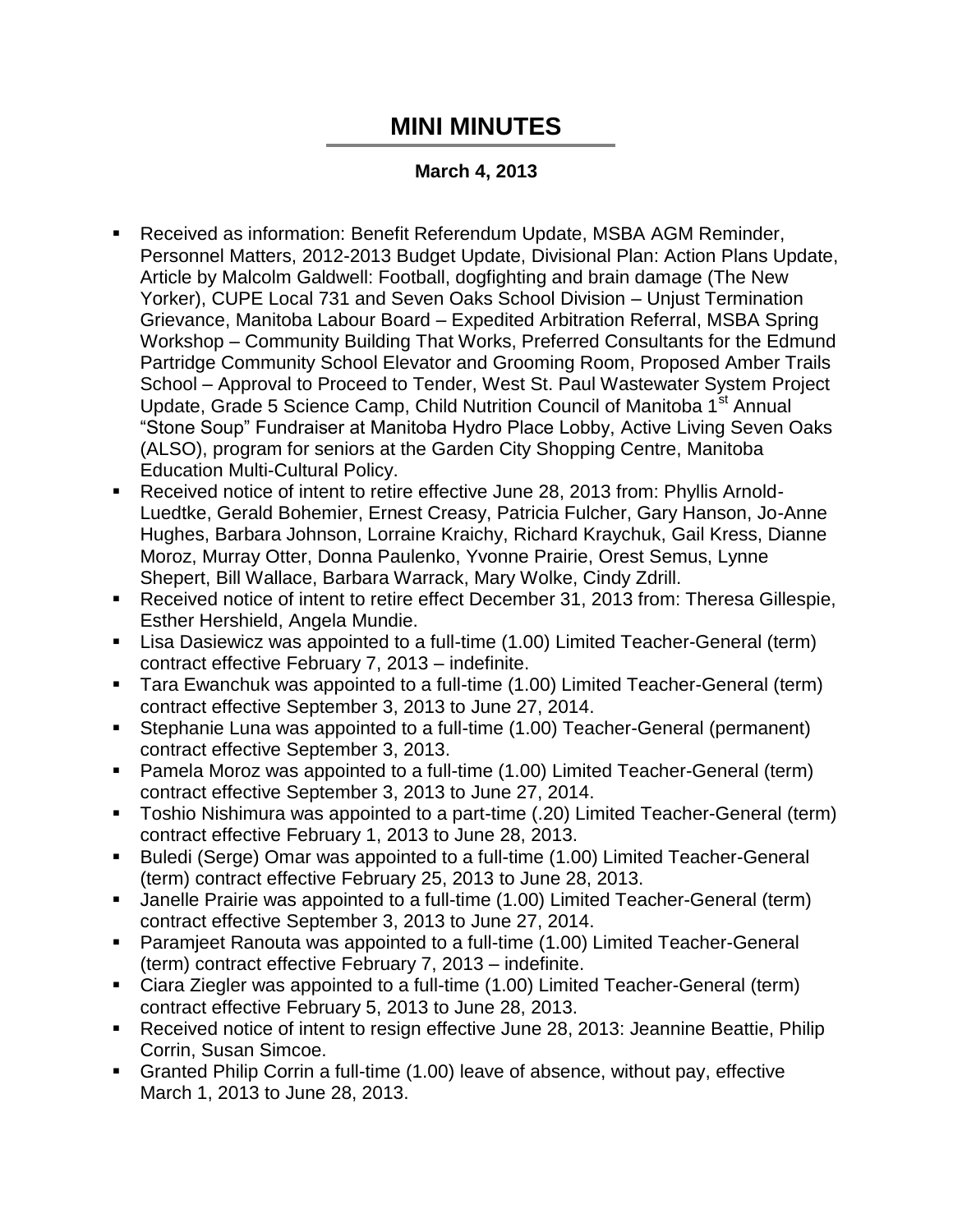- Appointed the following to Substitute Teacher contracts effective the 2012-2013 school year: Rosemarie Densmore, Michael Dueck, John Fleischaker, Lynnette Navarro.
- Appointed Haley Sheldon to a full-time (6.5 hours per day) Educational Assistant effective February 19, 2013.
- Received notice of intent to resign effective March 1, 2013 from: Greg Partridge and Ralph Paulson.
- Appointed Michael Andrews to the position of full-time (8 hours per day) custodian effective February 11, 2013.
- **Approved:** 
	- That the Board purchase a table (10 tickets / \$1,250.00) to the 12th Annual Keeping the Fires Burning Awards Dinner on June 20, 2013.
	- That Seven Oaks School Division support the Manitoba Association of Parent Councils as a "Proud Supporter (\$200.00) of MAPC" at their Annual General Meeting and Conference on May 3 & 4, 2013.
	- That the Board authorize Trustee Juan to receive the Board Ballots to which the Seven Oaks School Division is entitled at the 2013 Annual Convention of the Manitoba School Boards Association.
	- That the request to hold religious exercises at R.F. Morrison School for the 2013- 2014 School Year be received.
- Approved for payment:
	- Invoice No. 8816 for the Maples Collegiate Roof Phase 2 project in the amount of \$2,066.87 be paid to Agassiz Consulting Group Ltd.
	- Invoice No. 8890 for the Maples Collegiate Roof Phase 2 project in the amount of \$375.80 be paid to Agassiz Consulting Group Ltd.
	- Invoice No. 2013-02-15-01 for the Divisional Fiber Network project in the amount of \$640,500.00 be paid to Fiber.ca.
	- Invoice No. 2013-02-15-02 for the Divisional Fiber Network project in the amount of \$11,760.00 be paid to Fiber.ca.
	- Invoice No. 2013-02-15-03 for the Divisional Fiber Network project in the amount of \$23,072.00 be paid to Fiber.ca.
	- Certificate of Payment No. 6 for the Garden City Collegiate Science Lab project in the amount of \$49,274.90 be paid to Mayer's Contract Interior Ltd.
	- 7-1/2% Statutory Holdback on Certificate of Payment No. 6 for the Garden City Collegiate Science Lab project in the amount of \$3,805.01 be paid to the SOSD/Mayer's Contract 446 Garden City Collegiate Science Lab account.
	- Invoice No. 11643 for the Garden City Collegiate Science Lab project in the amount of \$1,229.07 be paid to Number Ten Architectural Group.
	- Invoice No. 3982 for the Amber Trails School project in the amount of \$198,220.30 be paid to Prairie Architects Inc.
	- Invoice No. 4015 for the Amber Trails School project in the amount of \$36,679.45 be paid to Prairie Architects Inc.
- Received conference reports from:
	- Robin Dow, Teacher, Maples Collegiate / Elwick School: Broadway Dance Centre, February 6 to 10, 2012 - New York, New York.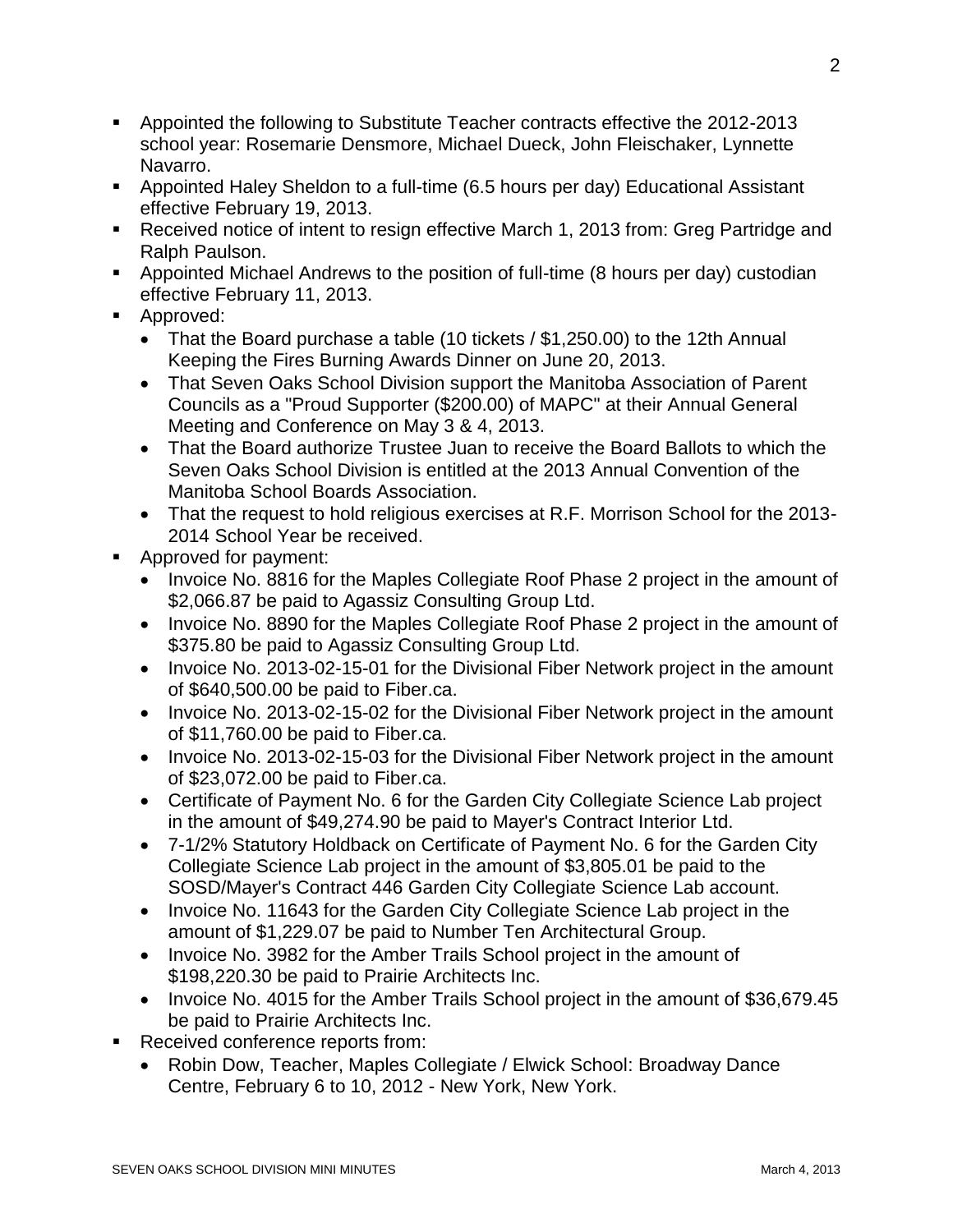- Ava Thompson, Teacher, Garden City Collegiate: NSTA Area Conference, December 6 to 8, 2012 - Phoenix, Arizona.
- Daniel Buchanan, Psychologist, E.C.S.S.: TIES 2012 Education Technology Conference, December 10 to 12, 2012 - Minneapolis, Minnesota.
- Marie-Claude Ferré, Teacher, Garden City Collegiate: NSTA Area Conference, December 6 to 8, 2012 - Phoenix, Arizona.
- Bobbi-Lynn Haegeman, Vice-Principal, Elwick Community School: Integrating Technology into the Classroom, January 29 to 31, 2013 - Orlando, Florida.
- Adair Warren, Principal, Met School: Big Picture Learning Principals' Conference, February 6 to 8, 2013 - Los Angeles, California.
- Received correspondence from:
	- Manitoba Education School Programs Division: School Division Implementation of Community Use of Schools Policy.
	- Akela Peoples, The Learning Partnership: Akela Peoples new President and CEO of The Learning Partnership effective January 1, 2013.
	- Joe Trubyk, Labour Relations Consultant, Manitoba School Boards Association: Partnership initiative with the M.T.S. extended health plan (Blue Cross) and MSBA.
	- School District of Whiteshell: Chief Executive Officer position, effective July 1, 2013.
	- Manitoba Education School Programs Division: Scientists in the Classroom Grant.
	- Manitoba Education Instruction, Curriculum and Assessment Branch: Grade 12 Chemistry: A Foundation for Implementation.
	- Jeff Pratte, Planner, Qualico Communities: Proposal to subdivide Precinct G.
	- Child Nutrition Council of Manitoba: 1st Annual "Stone Soup" Fundraiser.
	- Andrew Clark, Special Assistant to the Honourable Nancy Allan: Acknowledgement of receipt of letter dated January 28, 2013 and that the correspondence will be brought to the Minister's attention.
	- Jim Murray, Vice-Chairperson Brandon Board of Trustees: Unanimously endorse the nomination of Trustee Mark Sefton for the position of Director - Region 1 to serve on the 2013/2014 MSBA Executive.
	- Robert J. Fraser, Chair, River East Transcona Board of Trustees: Unanimously endorse the nomination of Trustee Wayne Ritcher for the position of Director - Region 5 to serve on the 2013/2014 MSBA Executive.
	- Robert J. Fraser, Chair, River East Transcona Board of Trustees: Unanimously supports the nomination of Trustee Peter Kotyk for the position of Vice-President (School Boards larger than 6,000) of the Manitoba School Boards Association.
	- Canadian Centre for Diversity: Manitoba Peer Leaders Forum: November 20, 2012: Being an Ally, Breaking Barriers, Building Bridges.
	- Prairie Rose School Division Request for Proposals: Prairie Rose School Division invites proposals for the review and rewrite of its current policy manual.
	- Special Report TD Economics: November 27, 2012: Early Childhood Education has Widespread and Long Lasting Benefits.